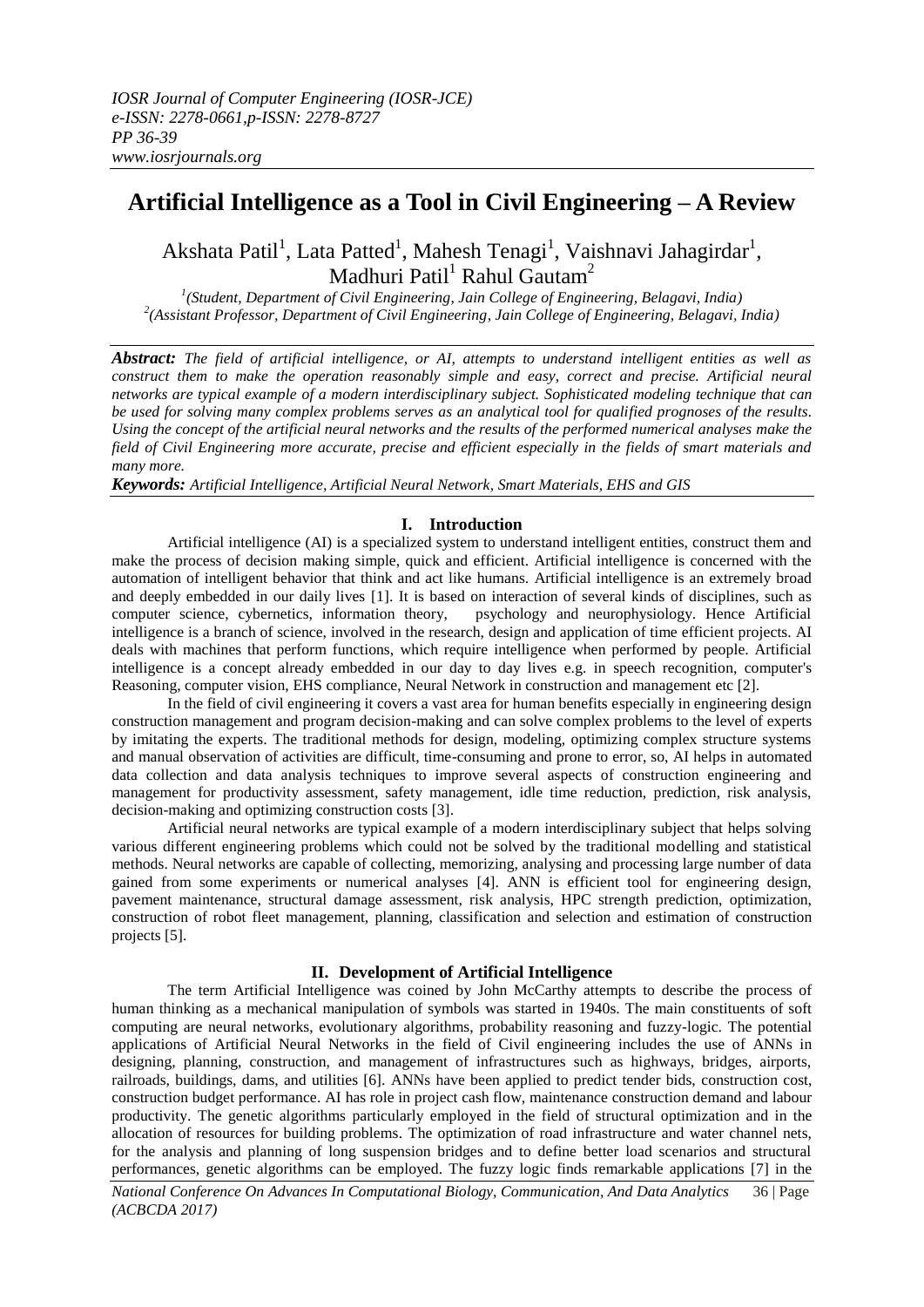field of civil engineering such as the demand of analysis in presence of uncertainties like control techniques, structural reliability and handling uncertainty in materials.

ANN's has used to conduct crane type and model selection, the model was developed and tested for cost estimating for RCC structures and employed a framework which employs Neural Networks to plan the work breakdown structure of projects. The application of ANN's to forecast actual cost of project, building of two credible models linking pre-projects planning and project success by employing Neural Network has gaining acceptability [8].

# **III. Applications of Artificial Intelligence in the civil engineering**

Artificial Intelligence methods have been extensively used in the fields of civil engineering applications e.g. construction management, building materials, hydraulic optimization, geotechnical and transportation engineering and newly added EHS. Over the past 20 years, in the civil engineering field, development and application of the expert system have made a lot of achievements, mainly used in project evaluation, diagnosis, decision-making and prediction, building design and optimization, the project management construction technology , road and bridge health detection and some special field, and so forth.

Among AI based computational techniques, adaptive neuro-fuzzy inference systems were particularly suitable for modelling complex systems with known input-output data sets especially to study the behaviour of cement-based materials undergoing single, dual, or multiple damage factors. The model allows construction planners to generate and evaluate optimal/near-optimal construction scheduling plans that minimize both project time and cost.

AI also helps in development of robots and automated systems. Even the role of artificial intelligence is also reported in the case of smart materials. The smart system refers to a device which can sense changes in its environment and can make an optimal response by changing its material properties, geometry, mechanical or electromagnetic response. Both the sensor and the actuator functions with their appropriate feedback must be properly integrated [9] [10] [11].

## **3.1 Role of smart materials:**

**Structural Health Monitoring** - Embedding sensors within structures to monitor stress and damage can reduce maintenance costs and increase the lifespan. This is already being used in over forty bridges worldwide.

**Self-Repair materials** - it involves embedding thin tubes containing uncured resin into materials. When damage occurs, these tubes break, exposing the resin which fills any damage and sets. Self-repair could be important in inaccessible environments such as underwater or in space.

**Structural Engineering** - In the field of structural engineering, they are used to evaluate durability. Not only the smart materials or structures are restricted to sensing but also they adapt to their surrounding environment such as the ability to move, vibrate and demonstrate various other responses as well as for monitoring the integrity of bridges, dams, offshore oil-drilling towers where fiber-optic sensors embedded in the structures are utilized to identify the trouble areas.

**Waste management -** Manual disassembly of the waste is a challenging, expensive and time consuming task but the use of smart materials could help to automate the process. Even it shows a role in food waste management.

**Concrete mix design** – Concrete mix design is difficult and sensitive. The concrete mix design is based on the principles of workability of fresh concrete, desired strength and durability of hardened concrete which in turn is governed by water-cement ratio law. The strength of the concrete is determined by the characteristics of the mortar, coarse aggregate, and the interface. For the same quality mortar, different types of coarse aggregate with different shape, texture, mineralogy, and strength may result in different concrete strengths.

**Estimation:** artificial neural networks (ANNs) are most suited for developing decision aids with analogy-based problem-solving capabilities in the estimation.

## **3.2 Role of Artificial Neural Networks (ANNs):**

# **Neuro-modex -Neural Network System for Modular Construction Decision Making:**

This model helps to make a decision whether to use a conventional "stick-built" method or to use some degree of modularization in a particular project. This decision is based on several decision attributes which are divided into following five categories: project location, environmental and organizational, labor-related, project characteristics, and project risks. The neural network is trained using cases collected from several engineering and construction firms and owner firms of industrial process plants.

# **Initial Design Process using Artificial Neural Networks:**

The preliminary design model is of vital importance in the synthesis of a finally acceptable solution. The network predicts a good initial design (i.e. tensile reinforcement required, depth of beam, width, cost per meter,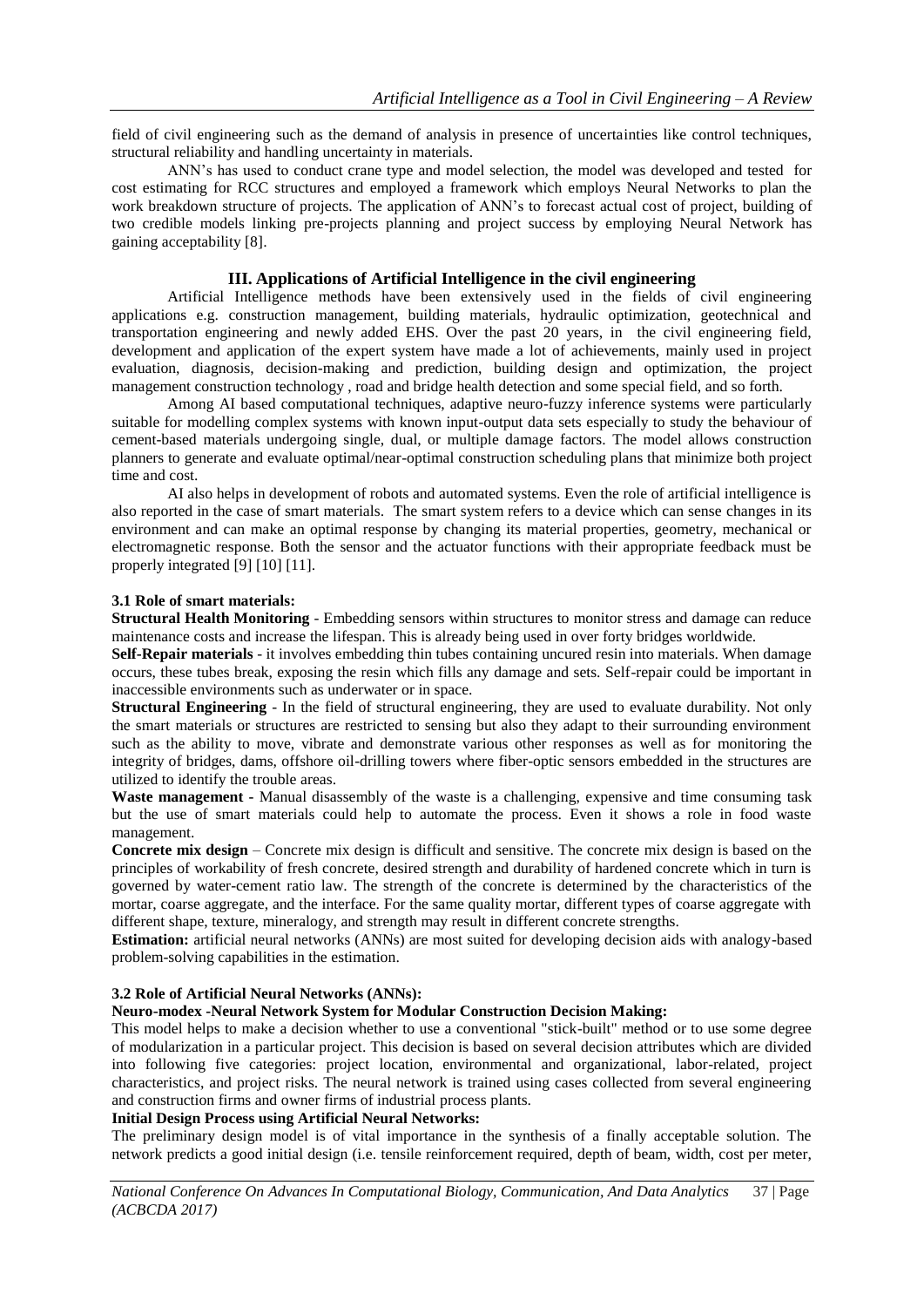and the moment capacity) for a given set of input parameters (i.e., span, dead load, live load, concrete grade, and steel type) and make the project efficient in the initial phases.

# **Planning of Construction Projects:**

AI has its application to generate plans in all the stages of the project, descriptions of actions along with their preconditions and effects, and selection of new actions to be inserted into a project plan.

## **Construction Robot Fleet Management System Prototype:**

The application of robotic equipment to the execution of construction tasks is gaining attention among researchers and practitioners around the world. A number of working prototype systems has been developed by construction companies or system manufacturers and implemented on construction job sites for the efficient management of time and cost. Japan has developed their own fleet of construction robots for future construction sites.

# **Bridge Planning Using GIS and Expert System Approach:**

In the planning process of a new road network, possible locations of bridges and tunnels should be considered. The selection of the best alignment imposes the need to investigate the effect of the location of each bridge on the bridge type that fits this location. This task has not been done so far because of the large volume of data needed and the complicated interaction between many factors but GIS is a tool which can be incorporated for the effective data collection so that in near future, it can be practiced.

### **Artificial Neural Network Approach for Pavement Maintenance:**

The major objective is to assist decision makers in selecting an appropriate maintenance and repair action for a defected pavement. This is typically performed through collecting condition data, analyzing and selecting appropriate maintenance and repair actions.

**ANN for EHS -** For EHS, there are multiple areas where AI can contribute. Imagine a robot carrying out tasks in construction – near misses and accidents would potentially be zero because of the lack of human errors (dropping something, deciding to answer the phone at the wrong time, coffee breaks). But there is a need for both innovation and governance going forward for the effective OSHA.

**Tidal Forecasting-** Tidal level record is an important factor in determining constructions or activity in maritime areas. Kalman (1960) proposed the Kalman filtering method to calculate the harmonic parameters instead of the least squares analysis. Mizumura (1984) also proved that the harmonic parameters using the Kalman filtering method could be easily determined from only a small amount of historical tidal records and can be used for tide level forecasting.

**Earthquake-Induced Liquefaction-** During the occurrence of earthquakes, numerous civil structures, such as buildings, highway embankments and retaining structures have been damaged or completely destroyed. The damage of civil structures occurs in two modes; the first mode is that of structural failure and the second mode is that of foundation failure, caused by liquefaction. Therefore, estimation of the earthquake-induced liquefaction potential is essential for the civil engineers in the design procedure. Artificial intelligence immensely helps in the design of structures to safeguard against the earthquakes.

## **IV. Conclusion**

In many situations of civil engineering, various problems are encountered that are very complex and not well understood. Most of the mathematical models fail to simulate the complex behavior of these problems. Artificial Intelligence has been successfully applied to many civil engineering areas like prediction, risk analysis, decision-making, resources optimization, classification, and selection etc. The artificial intelligence in civil engineering is playing a major role in constructing, maintaining and managing different aspects of civil engineering problems. Be it in the field of waste management, database, or construction. AI has shown its potency to perform better than the conventional methods. Thus AI has a number of significant benefits that make them a powerful and practical tool for solving many problems in the field of civil engineering and are expected to be applicable in near future by using sophisticated instruments based on the algorithms and database to reduce the efforts and cost of construction and management.

### **References**

- [1]. Russell, S. and Norvig, P. (1995) "Artificial Intelligence: A Modern Approach", Prentice Hall.
- [2]. Schalkoff, R. J. (1990), "Artificial Intelligence: An Engineering Approach", McGraw-Hill, New York.
- [3]. Adeli, H. & Hung, S. L. ,"Machine Learning—Neural Networks, Genetic Algorithms, and Fuzzy Systems ",John Wiley &Sons, Inc., New York, 1995
- [4]. Flood, I.; Nabil, K. Neural networks in civil engineering II: Systems and application. // Computing in Civil Engineering. 8, 2(1994), pp. 149-162.
- [5]. Flood, I.; Paul, C. Modeling construction processes using artificial neural networks. // Automation in Construction. 4, 4(1996), pp. 307-320.

*National Conference On Advances In Computational Biology, Communication, And Data Analytics* 38 | Page *(ACBCDA 2017)*